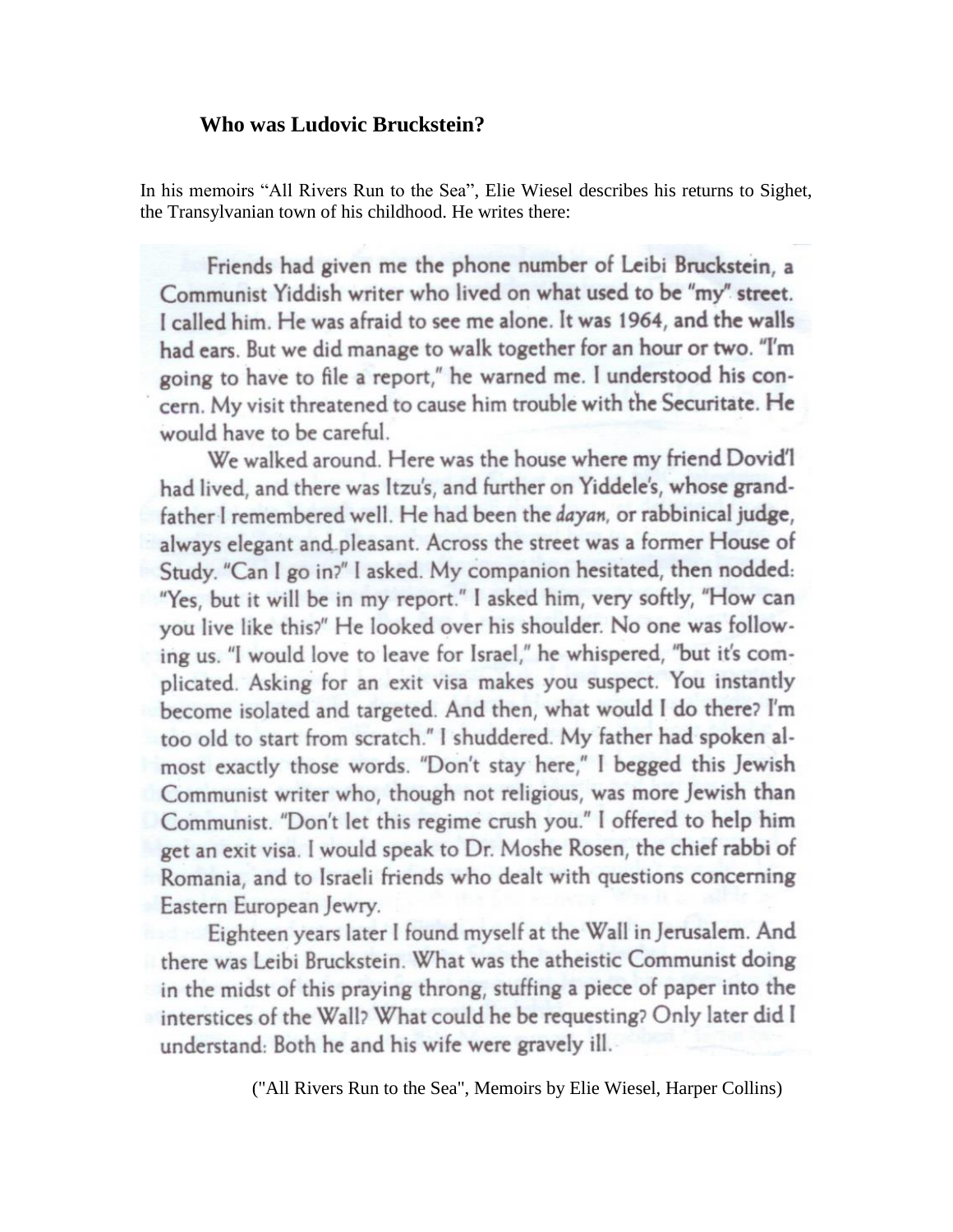Unfortunately, Elie Wiesel did not understand...

 He visited Leibi Bruckstein twice in Sighet and Leibi indeed told him about his thought to move to Israel, but what he was concerned about was this: in Romania he already had a career of 20 years, he was established and well-known, his plays written in Romanian and Yiddish were staged and his books were printed and, most importantly, people were interested in them. What could he expect to happen in Israel?

 Bruckstein did not need help in getting out of Romania, he needed help in getting into the literary circles of the Western World. And he knew that such help would not be forthcoming.

 In 1969, mainly for the sake of his now teenage son, Bruckstein finally decided to leave for Israel. His brother in Israel and their good friend from Sighet, Atzy Mendelson, alias Amos Manor (who then headed Israel's counter-intelligence services and was instrumental in bringing Eichmann to trial), helped him get out of Romania.

 As foreseen, the move was traumatic. It involved a very long period of visa refusal in Romania, losing his position and job, being suspected, isolated and targeted, a period of indescribable psychological suffering for the entire family which, before applying for a visa to Israel, enjoyed a good livelihood and a prominent position in the town. But more traumatic than all this was the quite predictable realization, once out of Romania, that in the Israel of the  $70<sup>th</sup>$  an author who writes in Romanian and/or Yiddish will forever be doomed to be an outsider, his work considered neither Israeli nor foreign literature. Although Bruckstein rationally understood this in advance, he had in his heart some hopes of breaking through. He continued to write and publish his works in Romanian, Hungarian and Yiddish in the local (and at that time, horribly low standard) foreign language press that appeared in Israel, then published and, surprisingly, also sold a series of books in Romanian, at Panopticum Press in Tel Aviv.

 Since his arrival in Israel, in 1972, Ludovic Bruckstein and Elie Wiesel corresponded and met from time to time, and sent each other books they published. The chance meeting at the Wall in Jerusalem should have certainly not surprised Elie at all. He knew all too well that Bruckstein came from a very prominent Hassidic family, that Leibi was never an "atheistic Communist", but rather a communist of a special kind, who did not see any conflict between Marxist ideals and Jewish traditions and beliefs, for which he had a deep love and of which he had a thorough knowledge. Leibi enjoyed visiting Jerusalem, and the visits to the ancient Temple Wall always moved him deeply… and, at the time of their meeting, Leibi was not ill at all.

 Over the years, several of Bruckstein's books where translated and published in Hebrew too, by the prestigious Sifriat Poalim and Ekked Publishing houses, and these books were as warmly received by the Israeli literary circles as the writings of a local, but foreign language writer could be. Recently, the noted Israeli writer Yotam Reuveni, undertook the job of translating all of Bruckstein's works into Hebrew, and publishing a series of four books collecting his writings at Nimrod Press, in Tel Aviv.